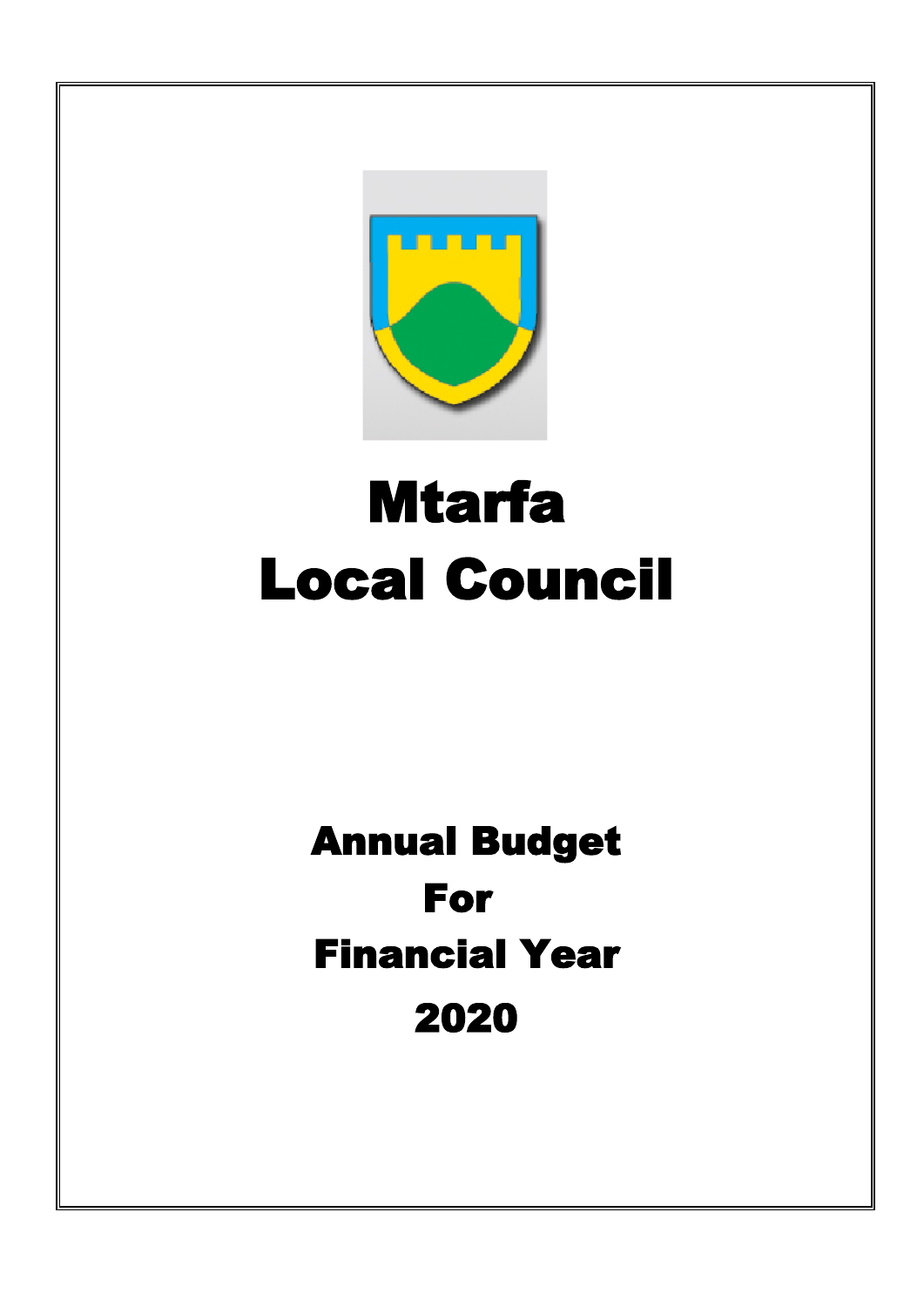| Mtarfa Local Council | <b>Annual Budget</b> |
|----------------------|----------------------|
|----------------------|----------------------|

### Table of Contents

| <b>Overview and Summary</b>                          | Page 3  |
|------------------------------------------------------|---------|
| <b>Budgeted Statement of Income and Expenditure</b>  | Page 4  |
| <b>Budgeted Statement of Affairs</b>                 | Page 5  |
| <b>Cash Budget</b>                                   | Page 6  |
| <b>Detailed Estimates Of Income</b>                  | Page 7  |
| <b>Detailed Estimates Of Expenditure</b>             | Page 8  |
| <b>Detailed Estimates Of Statement of Affairs</b>    | Page 10 |
| <b>Depreciation of Property, Plant and Equipment</b> | Page 11 |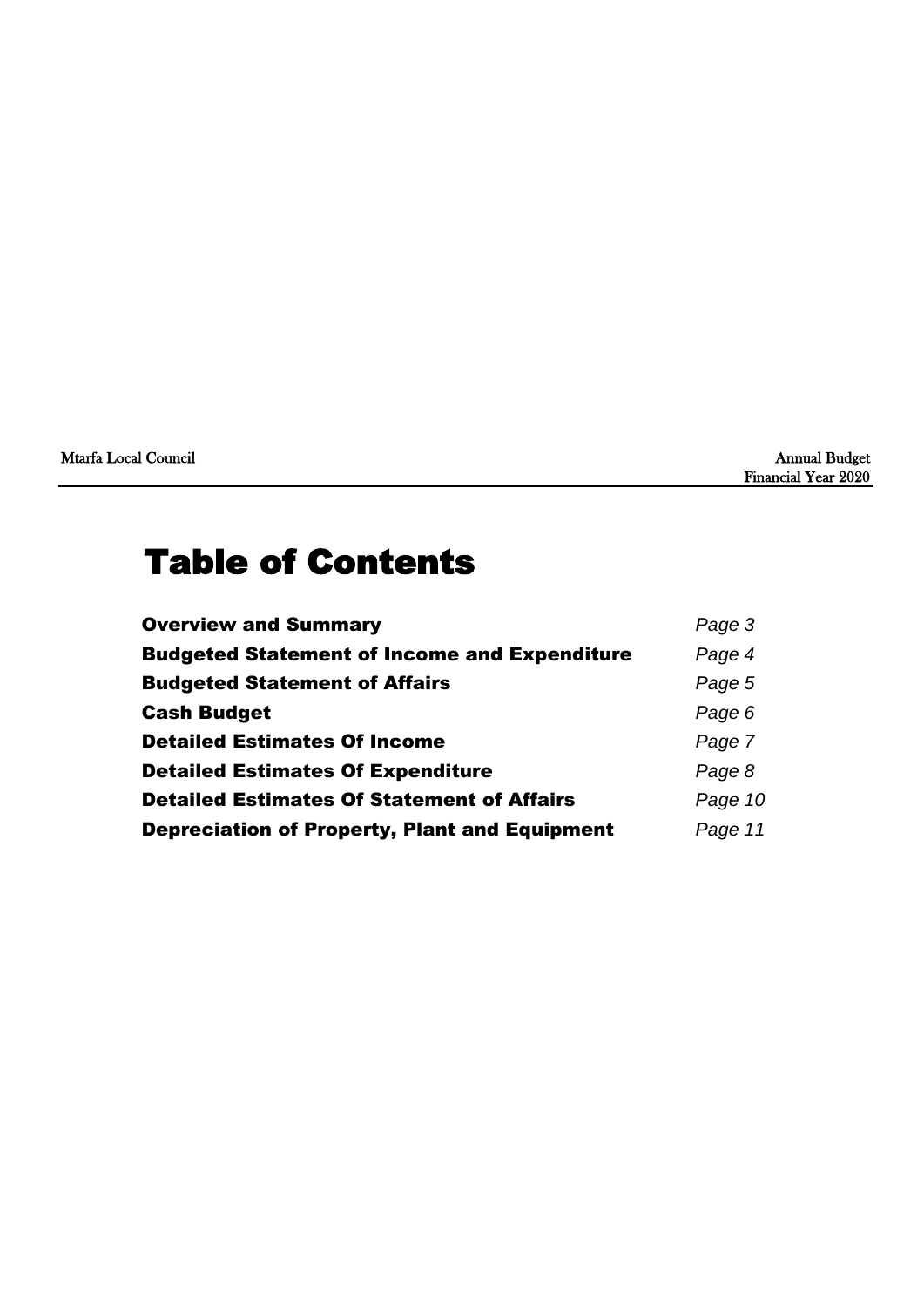*Overview and Summary*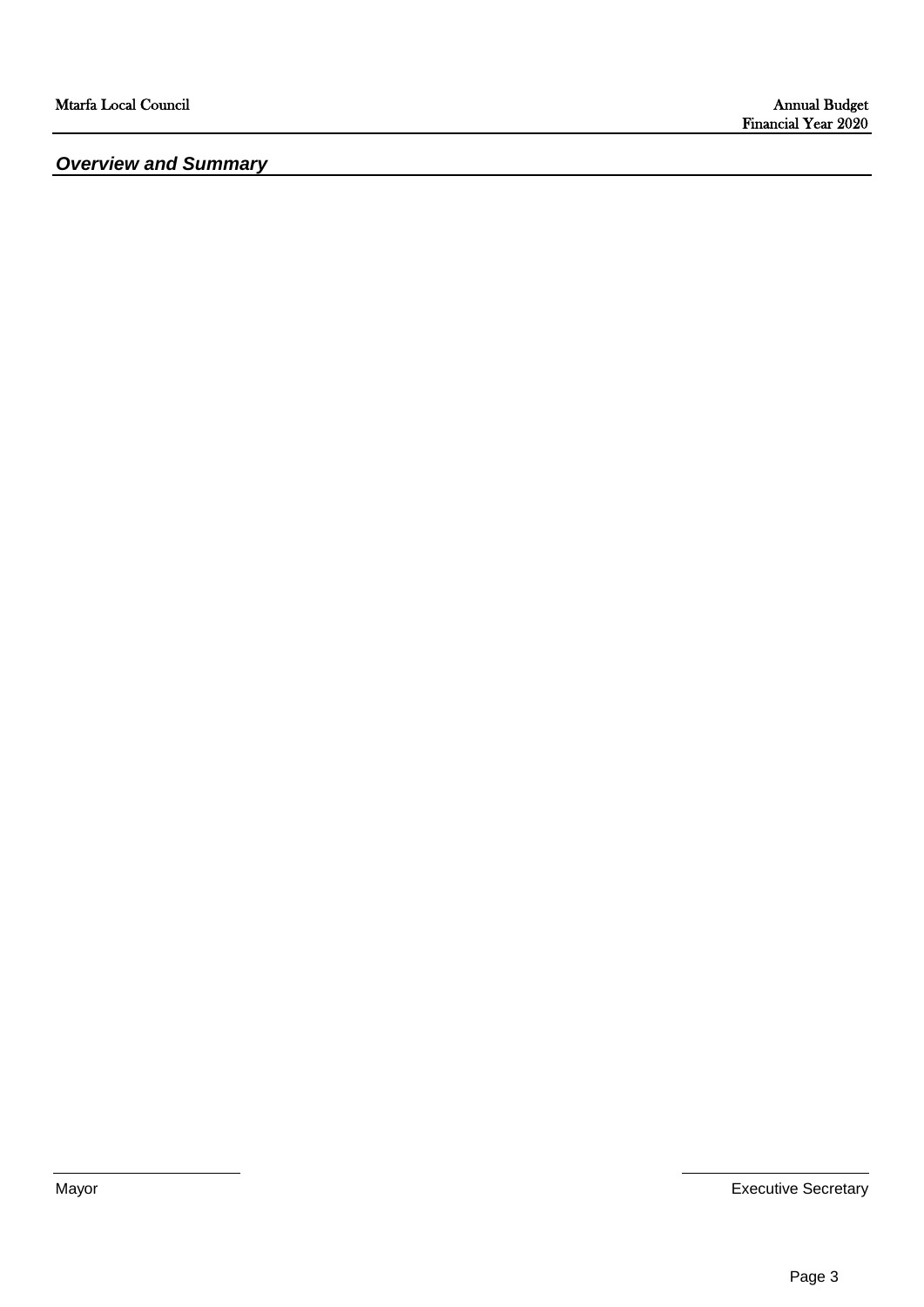**Budgeted Statement of Income and Expenditure** 

| <b>DESCRIPTION</b>                         | <b>BUDGET</b><br>Jan-Dec | <b>FORECAST</b><br>Jan-Dec | <b>BUDGET</b><br>Jan-Dec | <b>VARIANCE</b> | <b>VARIANCE</b> |
|--------------------------------------------|--------------------------|----------------------------|--------------------------|-----------------|-----------------|
|                                            | 2019                     | 2019                       | 2020                     | <b>Bud-Bud</b>  | <b>Bud-Act</b>  |
|                                            | €                        | €                          | €                        | €               | €               |
| <b>Income</b>                              |                          |                            |                          |                 |                 |
| Funds received from Central Government (1) | 297,204                  | 290,317                    | 304,006                  | 6,802           | 13,689          |
| Income raised from Bye-Laws (2)            | 3,700                    | 5,060                      | 3,700                    |                 | (1,360)         |
| Income raised from LES (3)                 | 1,250                    | 591                        | 1,250                    |                 | 659             |
| Investment Income (4)                      | 50                       |                            |                          | (50)            |                 |
| Other Income (5)                           | 2,796                    | 3,436                      | 2,796                    |                 | (640)           |
| <b>TOTAL</b>                               | 305,000                  | 299,405                    | 311,752                  | 6,752           | 12,348          |
| <b>Expenditure</b>                         |                          |                            |                          |                 |                 |
| Personal Emoluments (6)                    | 86,413                   | 79,494                     | 97,989                   | 11,576          | 18,495          |
| Operations and Maintenance (7)             | 144,812                  | 150,895                    | 157,548                  | 12,736          | 6,653           |
| Administration (8)                         | 32,347                   | 35,676                     | 36,725                   | 4,378           | 1,050           |
| Finance Cost (9)                           |                          |                            |                          |                 |                 |
| Other Expenditure (10)                     | 34,084                   | 25,999                     | 19,490                   | (14, 594)       | (6,509)         |
| <b>TOTAL</b>                               | 297,656                  | 292,063                    | 311,752                  | 14,096          | 19,689          |
| <b>Surplus / Deficit</b>                   | 7,344                    | 7,342                      | 0                        | (7, 344)        | (7, 342)        |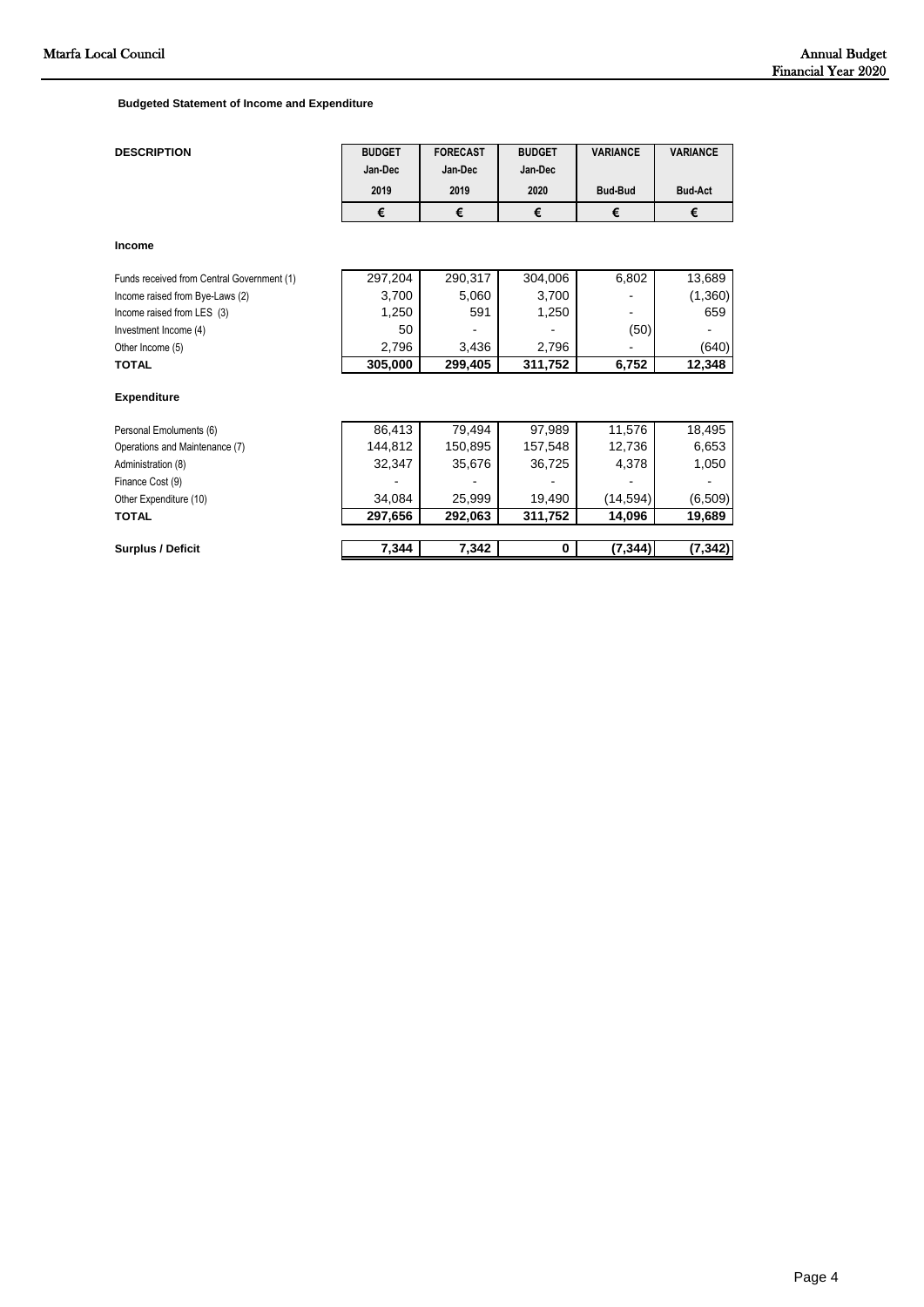Page 5

#### **Budgeted Statement of Affairs**

| <b>DESCRIPTION</b>                      | <b>BUDGET</b><br>as at 31 Dec<br>2019<br>€ | <b>FORECAST</b><br>as at 31 Dec<br>2019<br>€ | <b>BUDGET</b><br>as at 31 Dec<br>2020<br>€ | <b>VARIANCE</b><br><b>Bud-Bud</b><br>€ | <b>VARIANCE</b><br><b>Bud-Act</b><br>€ |
|-----------------------------------------|--------------------------------------------|----------------------------------------------|--------------------------------------------|----------------------------------------|----------------------------------------|
| <b>Non-current Assets</b>               |                                            |                                              |                                            |                                        |                                        |
| Property, Plant and Equipment (16)      | 428,127                                    | 88,465                                       | 90,975                                     | (337, 152)                             | 2,510                                  |
| <b>Current Assets</b>                   |                                            |                                              |                                            |                                        |                                        |
| Inventories (11)<br>Receivables (12)    | 4,000<br>22,500                            | 4,000<br>33,473                              | 4,000<br>29,235                            | 6,735                                  | (0)<br>(4, 238)                        |
| Cash and Cash Equivalents (13)          | 211,730                                    | 210,000                                      | 207,490                                    | (4,240)                                | (2,510)                                |
|                                         |                                            |                                              |                                            |                                        |                                        |
| <b>Total Current Assets</b>             | 238,230                                    | 247,473                                      | 240,725                                    | 2,495                                  | (6, 748)                               |
| <b>Current Liabilities (14)</b>         |                                            |                                              |                                            |                                        |                                        |
| Payables                                | 55,628                                     | 59,866                                       | 55,628                                     |                                        | (4,238)                                |
| Current portion of Long-Term Borrowings |                                            |                                              |                                            |                                        |                                        |
| <b>Total Current Liabilities</b>        | 55,628                                     | 59,866                                       | 55,628                                     | ۰                                      | (4, 238)                               |
|                                         |                                            |                                              |                                            |                                        |                                        |
| <b>Net Current Assets</b>               | 182,602                                    | 187,607                                      | 185,097                                    | 2,495                                  | (2, 510)                               |
|                                         |                                            |                                              |                                            |                                        |                                        |
| Non-current liabilities (15)            | $\blacksquare$                             | $\sim$                                       | $\overline{a}$                             | $\blacksquare$                         | ä,                                     |
| <b>Net Assets</b>                       | 610,729                                    | 276,072                                      | 276,072                                    | (334, 657)                             | (0)                                    |
| <b>Reserves</b>                         |                                            |                                              |                                            |                                        |                                        |
| <b>Retained Funds</b>                   | 610,729                                    | 276,072                                      | 276,072                                    | (334, 657)                             | 0                                      |

#### **Financial Situation Indicator**

| <b>DESCRIPTION</b>                 | <b>BUDGET</b><br>as at 31 Dec<br>2019 | <b>FORECAST</b><br>as at 31 Dec<br>2019 | <b>BUDGET</b><br>as at 31 Dec<br>2020 |
|------------------------------------|---------------------------------------|-----------------------------------------|---------------------------------------|
|                                    | €                                     | €                                       | €                                     |
| <b>Current Assets</b>              | 238,230                               | 247,473                                 | 240,725                               |
| <b>Current Liabilities</b>         | 55,628                                | 59,866                                  | 55,628                                |
| <b>Total Long Term Liabilities</b> |                                       |                                         |                                       |
| Commitments approved by Ministry   |                                       |                                         |                                       |
|                                    | 182,602                               | 187,607                                 | 185,097                               |
|                                    |                                       |                                         |                                       |
| Government Allocation              | 297,204                               | 290,317                                 | 304,006                               |
|                                    |                                       |                                         |                                       |
| FSI                                | 61.44%                                | 64.62%                                  | 60.89%                                |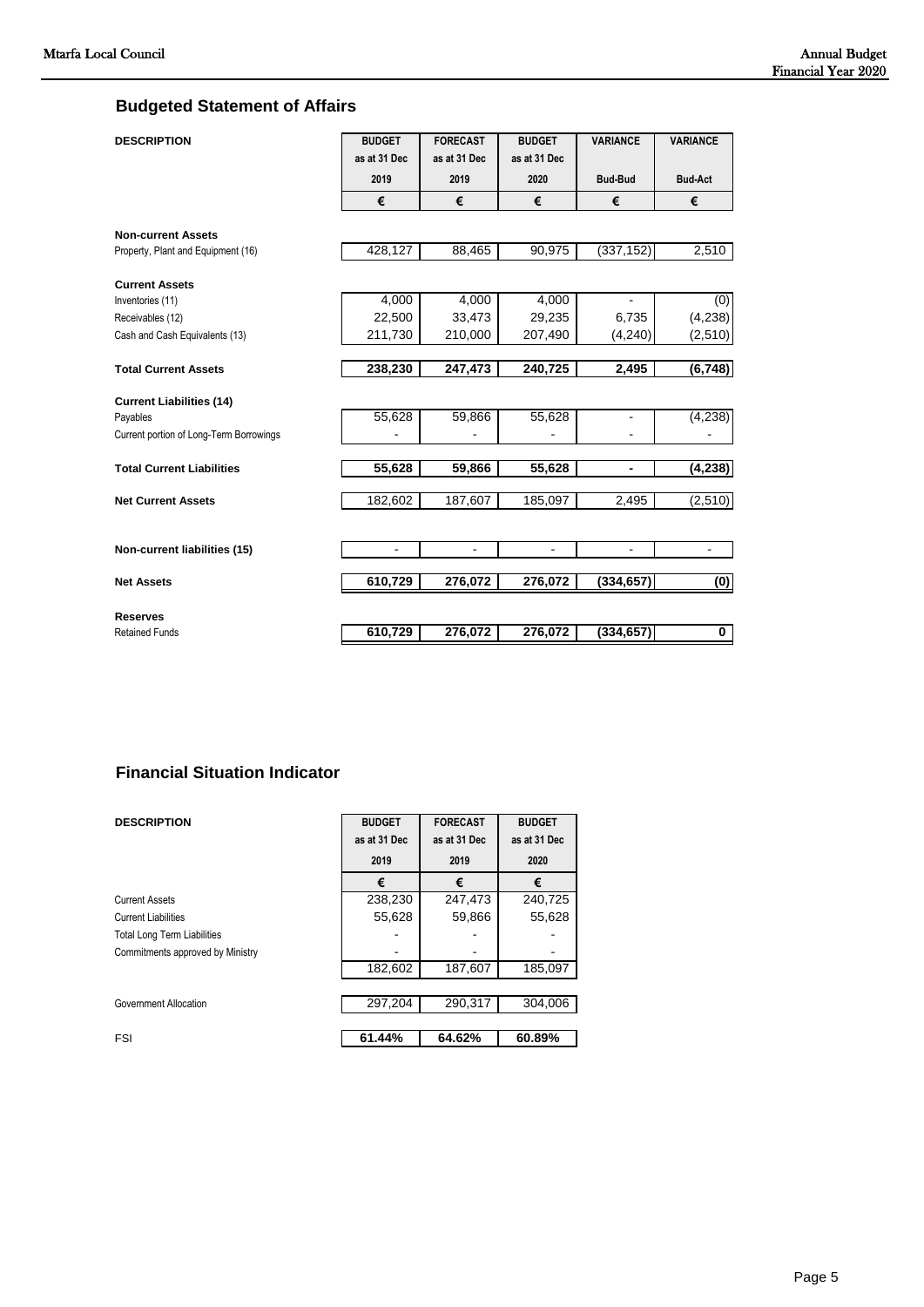#### **Cash Budget**

|                                                       | QTR <sub>1</sub> | QTR 2                    | QTR <sub>3</sub>         | QTR 4                    |              |
|-------------------------------------------------------|------------------|--------------------------|--------------------------|--------------------------|--------------|
| <b>DESCRIPTION</b>                                    | <b>JAN-MAR</b>   | <b>APR-JUN</b>           | <b>JUL-SEP</b>           | <b>OCT-DEC</b>           | <b>TOTAL</b> |
|                                                       | 2020             | 2020                     | 2020                     | 2020                     | 2020         |
|                                                       | €                | €                        | €                        | €                        | €            |
| <b>Cash Inflows</b>                                   |                  |                          |                          |                          |              |
| Government cash inflows                               | 76,002           | 76,002                   | 76,002                   | 76,002                   | 304,006      |
| Cash flows from Bye-Laws & L.N fees                   | 925              | 925                      | 925                      | 925                      | 3,700        |
| <b>Local Enforcement cash flows</b>                   | 313              | 313                      | 313                      | 313                      | 1,250        |
| <b>Finance cash flows</b>                             |                  |                          |                          |                          |              |
| Loan Proceeds                                         | $\frac{1}{2}$    | $\overline{a}$           | $\overline{\phantom{a}}$ | ٠                        | ٠            |
| Investment income                                     | $\blacksquare$   | $\overline{\phantom{a}}$ | $\overline{\phantom{a}}$ | $\overline{\phantom{a}}$ | ٠            |
|                                                       |                  |                          |                          |                          |              |
| Capital cash flow<br>Proceeds from disposal of assets | $\frac{1}{2}$    | ÷,                       | $\overline{\phantom{a}}$ | $\overline{\phantom{0}}$ | ٠            |
|                                                       | $\overline{a}$   | $\overline{\phantom{a}}$ | ٠                        | $\overline{\phantom{0}}$ | ٠            |
| Cash received from EU funds                           | $\overline{a}$   | $\overline{\phantom{a}}$ | $\overline{\phantom{a}}$ | $\overline{a}$           | ä,           |
| <b>Cash received from Twinning</b>                    | $\frac{1}{2}$    | $\overline{\phantom{a}}$ | $\frac{1}{2}$            | $\overline{\phantom{a}}$ | ۰            |
| <b>Cash from Community Services</b>                   | $\frac{1}{2}$    | $\overline{\phantom{a}}$ | $\overline{\phantom{a}}$ | $\overline{\phantom{a}}$ | ä,           |
| <b>Other Cash Inflows</b>                             | 30,699           | 30,699                   | 30,699                   | 30,699                   | 122,796      |
|                                                       | 107,938          |                          |                          |                          |              |
| <b>TOTAL Inflows</b>                                  |                  | 107,938                  | 107,938                  | 107,938                  | 431,752      |
| <b>Cash Outflows</b>                                  |                  |                          |                          |                          |              |
| <b>Personal Emoluments</b>                            | 24,497           | 24,497                   | 24,497                   | 24,497                   | 97,989       |
| <b>Operations &amp; Maintenance</b>                   | 39,387           | 39,387                   | 39,387                   | 39,387                   | 157,548      |
| Administration                                        | 9,181            | 9,181                    | 9,181                    | 9,181                    | 36,725       |
|                                                       |                  |                          |                          |                          |              |
| <b>Finance</b>                                        | ÷                |                          |                          |                          | ٠            |
| Capital                                               |                  |                          | $\overline{\phantom{a}}$ |                          |              |
| Acquisition of property<br>Construction               | 32,500           | 32,500                   | 32,500                   | 32,500                   | 130,000      |
| Improvements                                          |                  | 5,000                    | 5,000                    |                          | 10,000       |
| Special programmes                                    |                  |                          |                          |                          |              |
| Equipment                                             |                  |                          | 2,000                    |                          | 2,000        |
|                                                       | 32.500           | 37.500                   | 39.500                   | 32.500                   | 142.000      |
| Cash outflows re EU projects                          |                  |                          |                          |                          |              |
| <b>Cash outflows re Twinning</b>                      |                  |                          |                          |                          |              |
| <b>Cash outflows re Community Services</b>            |                  |                          |                          |                          |              |
|                                                       |                  | $\overline{\phantom{a}}$ | $\overline{\phantom{a}}$ |                          | ۰            |
|                                                       |                  |                          |                          |                          |              |
| <b>TOTAL Outflows</b>                                 | 105,566          | 110,566                  | 112,566                  | 105,566                  | 434,262      |
| <b>SURPLUS / (DEFICIT)</b>                            | 2,373            | (2,627)                  | (4,627)                  | 2,373                    | (2,510)      |
| Brought forward (Bank /Cash Bal.)                     | 210,000          | 212,373                  | 209,745                  | 205,118                  | 210,000      |
| <b>Carry forward</b>                                  | 212,373          | 209,745                  | 205,118                  | 207,490                  | 207,490      |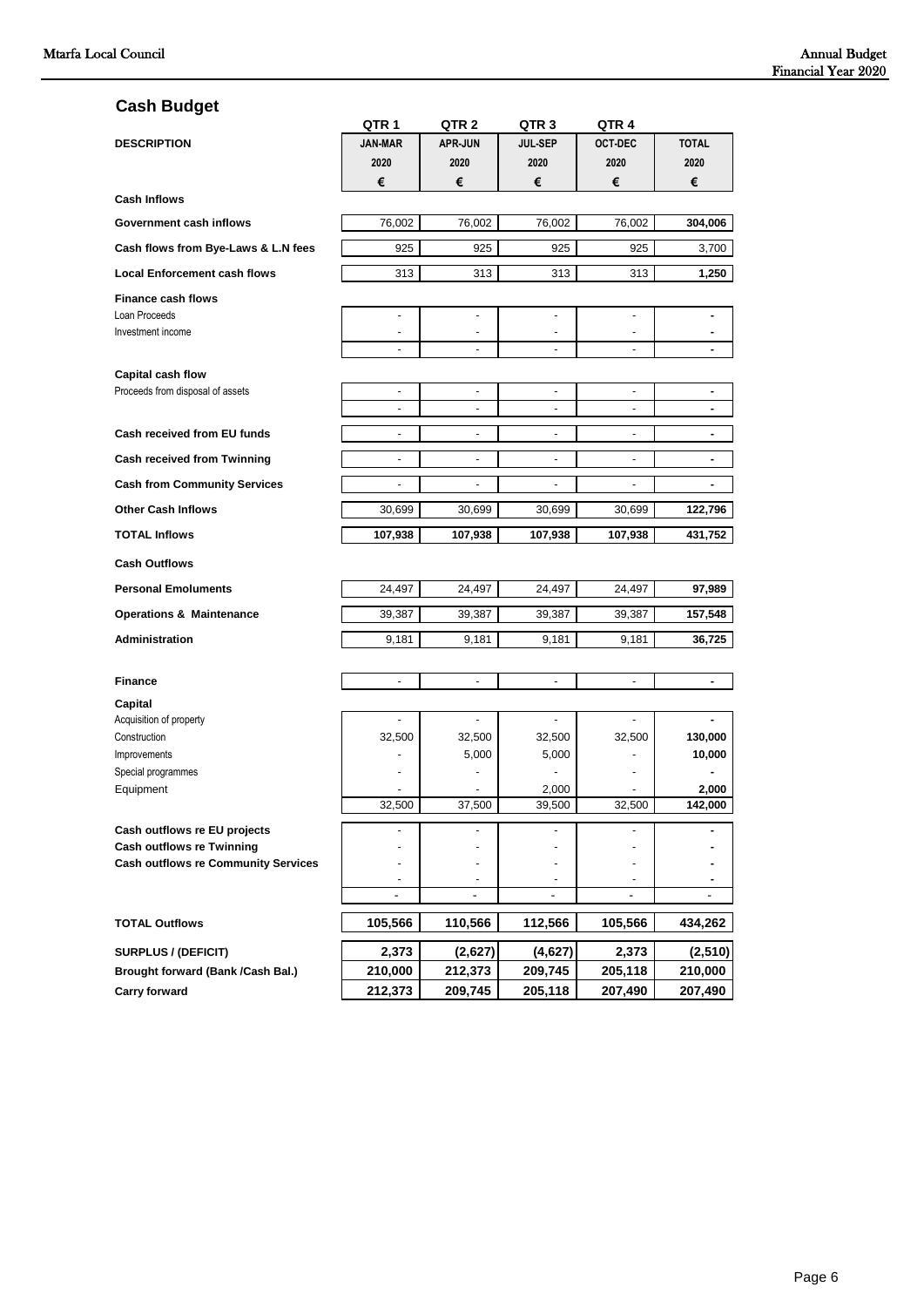#### *Detailed Estimates of Income*

|                         | <b>DESCRIPTION</b>                                   | A              | B              | C                | $D(B+C)$       | E              | $F(E - A)$               | $G(E - D)$      |
|-------------------------|------------------------------------------------------|----------------|----------------|------------------|----------------|----------------|--------------------------|-----------------|
|                         |                                                      | <b>BUDGET</b>  | <b>ACTUAL</b>  | <b>FORECAST</b>  | <b>TOTAL</b>   | <b>BUDGET</b>  | <b>VARIANCE</b>          | <b>VARIANCE</b> |
|                         |                                                      | Jan-Dec        | Jan-Sept       | Oct-Dec          | Jan-Dec        | Jan-Dec        |                          |                 |
|                         |                                                      | 2019           | 2019           | 2019             | 2019           | 2020           | <b>Bud-Bud</b>           | <b>Bud-Act</b>  |
|                         |                                                      | €              | €              | €                | €              | €              | €                        | €               |
|                         | <b>Income</b>                                        |                |                |                  |                |                |                          |                 |
| $\mathbf{1}$            | <b>Funds received form Cental Government:</b>        |                |                |                  |                |                |                          |                 |
|                         | 0001 In terms of section 55 CAP 363                  | 279,482        | 209,612        | 69,871           | 279,482        | 289,090        | 9,608                    | 9,608           |
|                         | 0002-0004 In terms of section 58 CAP 363             | 7,806          |                |                  |                |                | (7,806)                  |                 |
|                         | 0005-0019 Other Income                               | 9,916          | 8,127          | 2,709            | 10,835         | 14,916         | 5,000                    | 4,081           |
|                         |                                                      | 297,204        | 217,738        | 72,579           | 290,317        | 304,006        | 6,802                    | 13,689          |
| $\overline{\mathbf{2}}$ | <b>Bye-Laws &amp; Legal Fees</b>                     |                |                |                  |                |                |                          |                 |
|                         | 0021-0025 Community Services                         |                | 1,351          | 450              | 1,801          |                |                          | (1,801)         |
|                         | 0026-0035 Income from Permits                        | 3,700          | 2,444          | 815              | 3,259          | 3,700          |                          | 441             |
|                         |                                                      | 3,700          | 3,795          | 1,265            | 5,060          | 3,700          | $\blacksquare$           | (1, 360)        |
| 3                       | <b>Local Enforcement Income</b>                      |                |                |                  |                |                |                          |                 |
|                         | 0037 Commission from Regional Committees             | 1,250          | 443            | 148              | 591            | 1,250          |                          | 659             |
|                         | 0038-0055 Contraventions                             |                |                |                  |                |                |                          |                 |
|                         |                                                      | 1,250          | 443            | $\overline{148}$ | 591            | 1,250          | $\overline{\phantom{a}}$ | 659             |
|                         | <b>Investment Income</b>                             |                |                |                  |                |                |                          |                 |
| $\overline{\mathbf{4}}$ | 0091-0095 Bank interest                              | 50             | $\blacksquare$ | $\blacksquare$   | $\sim$         | $\sim$         | (50)                     | $\blacksquare$  |
|                         | 0096-0099 Income received from Government Securities |                |                |                  |                |                |                          |                 |
|                         |                                                      |                | $\overline{a}$ |                  | $\blacksquare$ |                |                          |                 |
|                         |                                                      | 50             | $\blacksquare$ | $\blacksquare$   | $\blacksquare$ | $\blacksquare$ | (50)                     | $\blacksquare$  |
| 5                       | <b>General Income</b>                                |                |                |                  |                |                |                          |                 |
|                         | 0056-0065 Sponsorships                               |                |                |                  | ä,             |                |                          |                 |
|                         | 0066-0069 Documents & Information                    | $\blacksquare$ | $\overline{a}$ | $\blacksquare$   |                |                |                          |                 |
|                         | 0070-0075 EU Funds                                   |                |                |                  | $\blacksquare$ |                |                          |                 |
|                         | 0076-0080 Twinning                                   |                |                |                  |                |                | $\blacksquare$           |                 |
|                         | 0081-0089 Insurance Claims                           | $\blacksquare$ | 413            | $\blacksquare$   | 413            |                | $\overline{a}$           | (413)           |
|                         | 0100-0109 Donations                                  |                | 150            | ä,               | 150            |                |                          | (150)           |
|                         | 0110-0119 Contributions                              |                | 73             | 24               | 97             |                | $\sim$                   | (97)            |
|                         | 0120-0129 General Income                             | 2,796          | 2,082          | 694              | 2,776          | 2,796          | $\overline{\phantom{a}}$ | 20              |
|                         |                                                      |                |                |                  |                |                |                          |                 |
|                         |                                                      | 2,796          | 2,718          | 718              | 3,436          | 2,796          | $\overline{\phantom{a}}$ | (640)           |
|                         | <b>Total</b>                                         | 305,000        | 224,694        | 74,710           | 299,405        | 311,752        | 6,752                    | 12,348          |
|                         |                                                      |                |                |                  |                |                |                          |                 |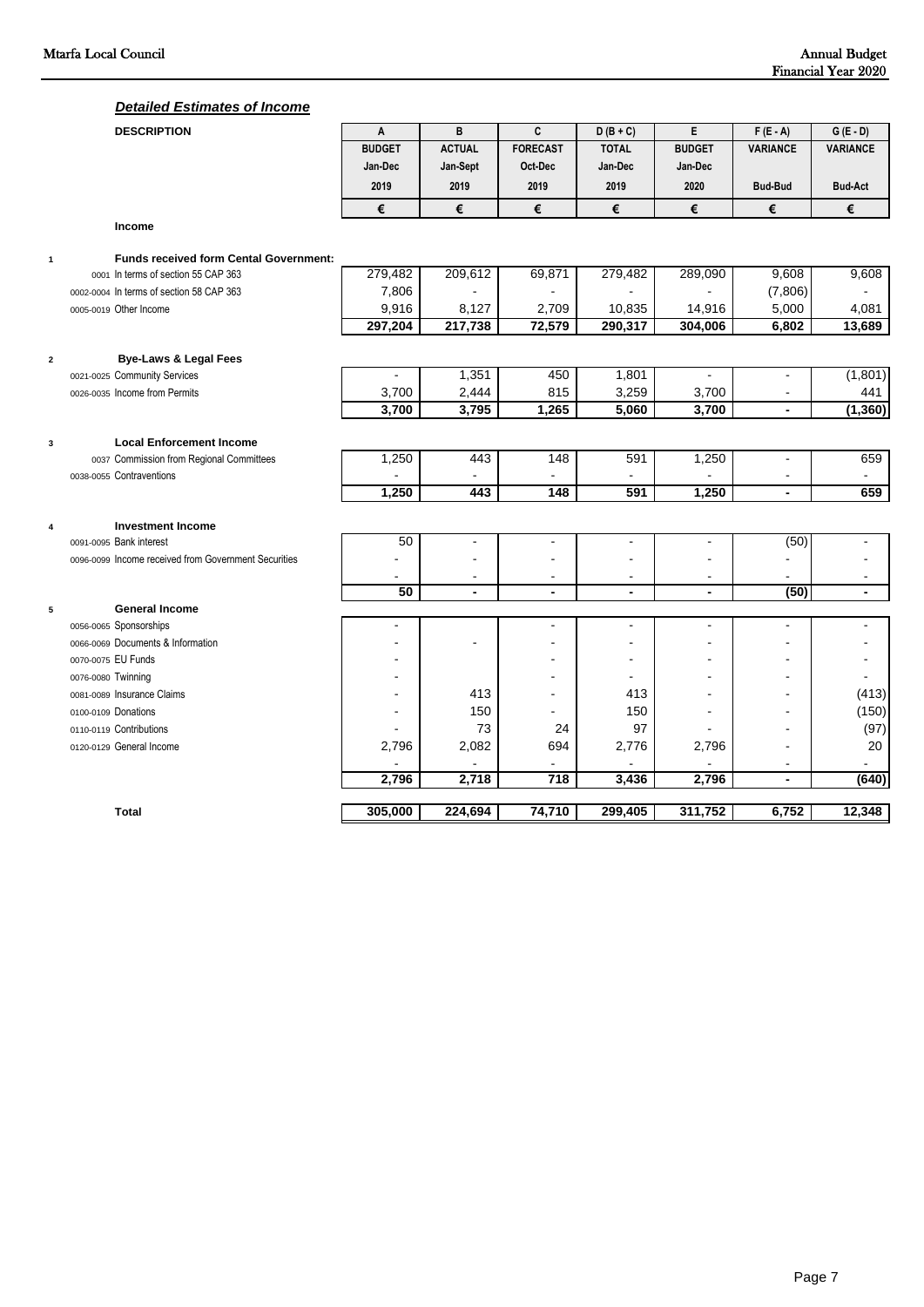#### *Detailed Estimates of Expenditure*

|                          | <b>DESCRIPTION</b>                               | A             | B             | C               | $D(B+C)$     | E             | $F(E - A)$               | $G(E - D)$      |
|--------------------------|--------------------------------------------------|---------------|---------------|-----------------|--------------|---------------|--------------------------|-----------------|
|                          |                                                  | <b>BUDGET</b> | <b>ACTUAL</b> | <b>FORECAST</b> | <b>TOTAL</b> | <b>BUDGET</b> | <b>VARIANCE</b>          | <b>VARIANCE</b> |
|                          |                                                  | Jan-Dec       | Jan-Sept      | Oct-Dec         | Jan-Dec      | Jan-Dec       |                          |                 |
|                          |                                                  | 2019          | 2019          | 2019            | 2019         | 2020          | <b>Bud-Bud</b>           | <b>Bud-Act</b>  |
|                          |                                                  | €             | €             | €               | €            | €             | €                        | €               |
|                          | <b>Personal Emoluments</b>                       |               |               |                 |              |               |                          |                 |
| 6                        | 1100 Mayor's Allowance                           | 7,584         | 6,793         | 2,264           | 9,058        | 7,706         | 122                      | (1, 352)        |
|                          | 1200 Employees' Salaries & Wages                 | 58,104        | 36,008        | 12,003          | 48,011       | 62,242        | 4,138                    | 14,231          |
|                          | 1300 Bonuses                                     | 5,989         | 3,834         | 1,278           | 5,113        | 6,267         | 278                      | 1,154           |
|                          | 1400 Income Supplements                          | 380           | 285           | 95              | 380          | 380           |                          |                 |
|                          | 1500 Social Security Contributions               | 5,456         | 4,211         | 1,404           | 5,615        | 5,854         | 398                      | 239             |
|                          | 1600 Allowances                                  | 6,400         | 6,250         | 2,083           | 8,333        | 13,000        | 6,600                    | 4,667           |
|                          | 1700 Overtime                                    | 2,500         | 2,239         | 746             | 2,985        | 2,541         | 41                       | (445)           |
|                          |                                                  | 86,413        | 59,620        | 19,873          | 79,494       | 97,989        | 11,576                   | 18,495          |
|                          |                                                  |               |               |                 |              |               |                          |                 |
| $\overline{\phantom{a}}$ | <b>Operations and Maintenance</b>                |               |               |                 |              |               |                          |                 |
|                          | 2100-2149 Public Utilities                       | 7,295         | 1,316         | 439             | 1,754        | 7,707         | 412                      | 5,953           |
|                          | 2200-2259 Public Materials & Supplies            | 5,800         | 2,976         | 992             | 3,968        | 2,300         | (3,500)                  | (1,668)         |
|                          | 2300-2399 Repairs & Upkeep                       | 25,000        | 5,767         | 1,922           | 7,689        | 13,900        | (11, 100)                | 6,211           |
|                          | 2400-2449 Rent                                   | 7,331         | 5,461         | 1,820           | 7,281        | 7,331         |                          | 49              |
|                          | 3010 Street Lighting                             | 7,500         | 6,593         | 2,198           | 8,791        | 8,000         | 500                      | (791)           |
|                          | 3020 Lease of Equipment                          | 150           | 2,882         | 961             | 3,842        | 150           |                          | (3,692)         |
|                          | 3030 Insurance                                   | 1,197         | 1,016         | 339             | 1,355        | 1,434         | 237                      | 79              |
|                          | 3035 Bank Charges                                | 80            | 124           | 41              | 166          | 80            |                          | (86)            |
|                          | 3038 Penalties                                   |               |               |                 |              |               |                          |                 |
|                          | 3040 Waste Disposal                              | 16,800        | 12,665        | 4,222           | 16,886       | 17,400        | 600                      | 514             |
|                          | 3041 Refuse Collection                           | 20,752        | 15,750        | 5,250           | 21,000       | 20,752        |                          | (249)           |
|                          | 3042 Bulky Refuse Collection                     | 5,000         | 4,321         | 1,440           | 5,762        | 5,000         |                          | (762)           |
|                          | 3043 Bins on wheels                              |               | 59            | 20              | 79           |               |                          | (79)            |
|                          | 3045 Bring in sites                              |               |               |                 |              |               |                          |                 |
|                          | 3051 Road & Street Cleaning                      | 15,362        | 13,270        | 4,423           | 17,693       | 18,428        | 3,067                    | 735             |
|                          | 3052 Cleaning & Maintenance of Non-Urban Areas   |               |               |                 |              |               |                          |                 |
|                          | 3053 Cleaning of Public Conveniences             | 5,640         | 4,216         | 1,405           | 5,621        | 5,640         | $\overline{\phantom{a}}$ | 19              |
|                          | 3055 Cleaning of Council Premises                |               |               |                 |              |               |                          |                 |
|                          | 3060 Cleaning & Maintenance of Parks & Gardens   | 18,850        | 17,287        | 5,762           | 23,049       | 22,450        | 3,600                    | (599)           |
|                          | 3061 Cleaning & Maintenance of Soft Areas        |               |               |                 |              |               |                          |                 |
|                          | 3062 Cleaning & Maintenance of Beaches & CA      |               |               |                 |              |               | $\sim$                   |                 |
|                          | 3063 Cleaning & Maintenance of Country Non-Urban |               |               |                 |              |               |                          |                 |
|                          | 3064 Other Contractual Services                  | 3,816         | 9,200         | 3,067           | 12,266       | 4,316         | 500                      | (7,950)         |
|                          | 3070-3090 Consultation Fees                      |               |               |                 |              |               |                          |                 |
|                          | 3100-3139 Contract & Project Management          |               |               |                 |              |               |                          |                 |
|                          | 3300-3379 Hospitality                            | 3,990         | 8,632         | 2,877           | 11,509       | 21,160        | 17,170                   | 9,651           |
|                          | 3380-3389 Community                              |               | 1,637         | 546             | 2,182        |               |                          | (2, 182)        |
|                          | 3600-3694 Local Enforcement Expenses             | 250           |               |                 |              | 1,500         | 1,250                    | 1,500           |
|                          | 3700-3799 EU Projects                            |               |               |                 |              |               |                          |                 |
|                          | 3800-3899 Twinning                               |               |               |                 |              |               |                          |                 |
|                          |                                                  |               |               |                 |              |               |                          |                 |
|                          |                                                  | 144,812       | 113,171       | 37,724          | 150,895      | 157,548       | 12,736                   | 6,653           |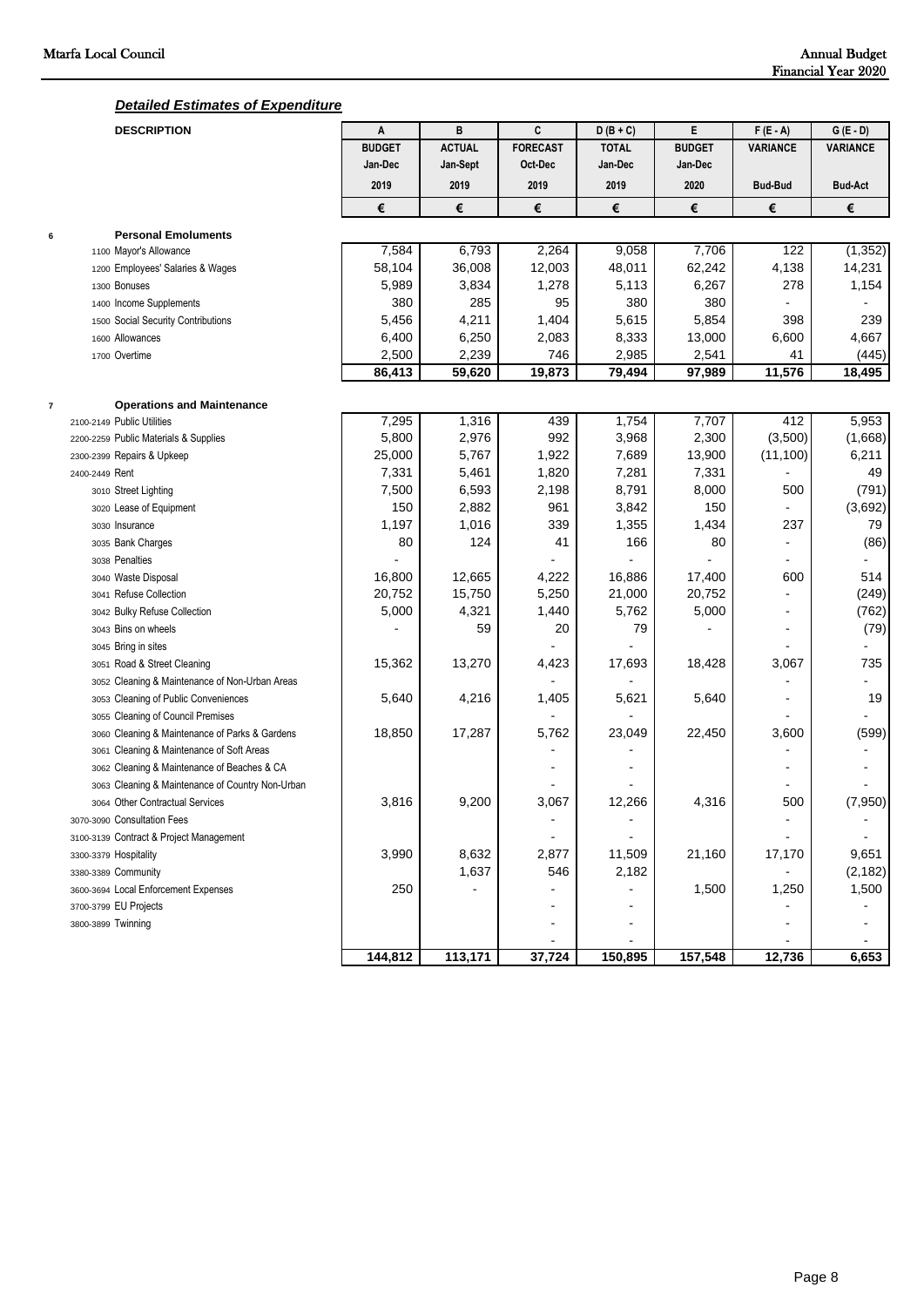#### *Detailed Estimates of Expenditure (Continued)*

|    | <b>DESCRIPTION</b>                                  | A                        | B                | C               | $D(B+C)$     | E              | $F(E - A)$      | $G(E - D)$      |
|----|-----------------------------------------------------|--------------------------|------------------|-----------------|--------------|----------------|-----------------|-----------------|
|    |                                                     | <b>BUDGET</b>            | <b>ACTUAL</b>    | <b>FORECAST</b> | <b>TOTAL</b> | <b>BUDGET</b>  | <b>VARIANCE</b> | <b>VARIANCE</b> |
|    |                                                     | Jan-Dec                  | Jan-Sept         | Oct-Dec         | Jan-Dec      | Jan-Dec        |                 |                 |
|    |                                                     | 2019                     | 2019             | 2019            | 2019         | 2020           | <b>Bud-Bud</b>  | <b>Bud-Act</b>  |
|    |                                                     | €                        | €                | €               | €            | €              | €               | €               |
| 8  | <b>Administration &amp; Other Expenditure</b>       |                          |                  |                 |              |                |                 |                 |
|    | 2150-2199 Office Utilities                          | 2,500                    | $\overline{242}$ | 81              | 322          | 2,088          | (412)           | 1,766           |
|    | 2260-2299 Office Materials & Supplies               | 500                      | 87               | 29              | 116          | 1,000          | 500             | 884             |
|    | 2450-2499 Office Rent                               |                          |                  |                 |              |                |                 |                 |
|    | 2500-2599 National & International Memberships      | 600                      | 268              | 89              | 357          | 600            |                 | 243             |
|    | 2600-2699 Office Services                           | 1,760                    | 3,668            | 1,223           | 4,891        | 1,760          | ÷               | (3, 131)        |
|    | 2700-2799 Transport                                 | 2,300                    | 907              | 302             | 1,209        | 2,300          | ÷               | 1,091           |
|    | 2800-2899 Travel                                    | 1,000                    | 212              | 71              | 283          | 1,000          |                 | 717             |
|    | 2900-2999 Information Services                      | 7,000                    | 4,277            | 1,426           | 5,703        | 8,290          | 1,290           | 2,587           |
|    | 3050 Office Cleaning                                | 1,080                    | 1,328            | 443             | 1,771        | 1,080          |                 | (691)           |
|    | 3140-3199 Professional Services                     | 13,407                   | 14,947           | 4,982           | 19,930       | 16,407         | 3,000           | (3, 522)        |
|    | 3200-3299 Training                                  | 500                      | 489              | 163             | 651          | 500            |                 | (151)           |
|    | 3345 Office Hospitality                             | 1,500                    |                  |                 |              | 1,500          | $\overline{a}$  | 1,500           |
|    | 3400-3499 Incidental Expenses                       | 200                      | 332              | 111             | 443          | 200            | $\overline{a}$  | (243)           |
|    | Provision for Bad Debts                             |                          |                  |                 |              |                |                 |                 |
|    |                                                     | 32,347                   | 26,757           | 8,919           | 35,676       | 36,725         | 4,378           | 1,050           |
| 9  | <b>Finance Costs</b>                                |                          |                  |                 |              |                |                 |                 |
|    | 3036 Interest on Bank Loan                          |                          |                  |                 |              |                |                 |                 |
|    |                                                     |                          |                  |                 |              |                |                 |                 |
|    |                                                     |                          |                  |                 |              |                |                 |                 |
|    |                                                     | $\overline{\phantom{0}}$ | $\blacksquare$   | $\blacksquare$  | ۰.           | $\blacksquare$ | $\blacksquare$  | ۰               |
| 10 | <b>Other Expenditure</b>                            |                          |                  |                 |              |                |                 |                 |
|    | 3500-3599 Loss / (Profit) on Disposal of assets     | ä,                       | $\blacksquare$   |                 |              | $\blacksquare$ | $\sim$          |                 |
|    | 3695 Increase/(Decrease) in allowance for bad debts |                          |                  |                 |              |                |                 |                 |
|    | 8000-8099 Depreciation                              | 34,084                   | 19,499           | 6,500           | 25,999       | 19,490         | (14, 594)       | (6, 509)        |
|    |                                                     | 34,084                   | 19,499           | 6,500           | 25,999       | 19,490         | (14, 594)       | (6, 509)        |
|    |                                                     |                          |                  |                 |              |                |                 |                 |
|    | Total                                               | 297,656                  | 219,047          | 73,016          | 292,063      | 311,752        | 14,096          | 19,689          |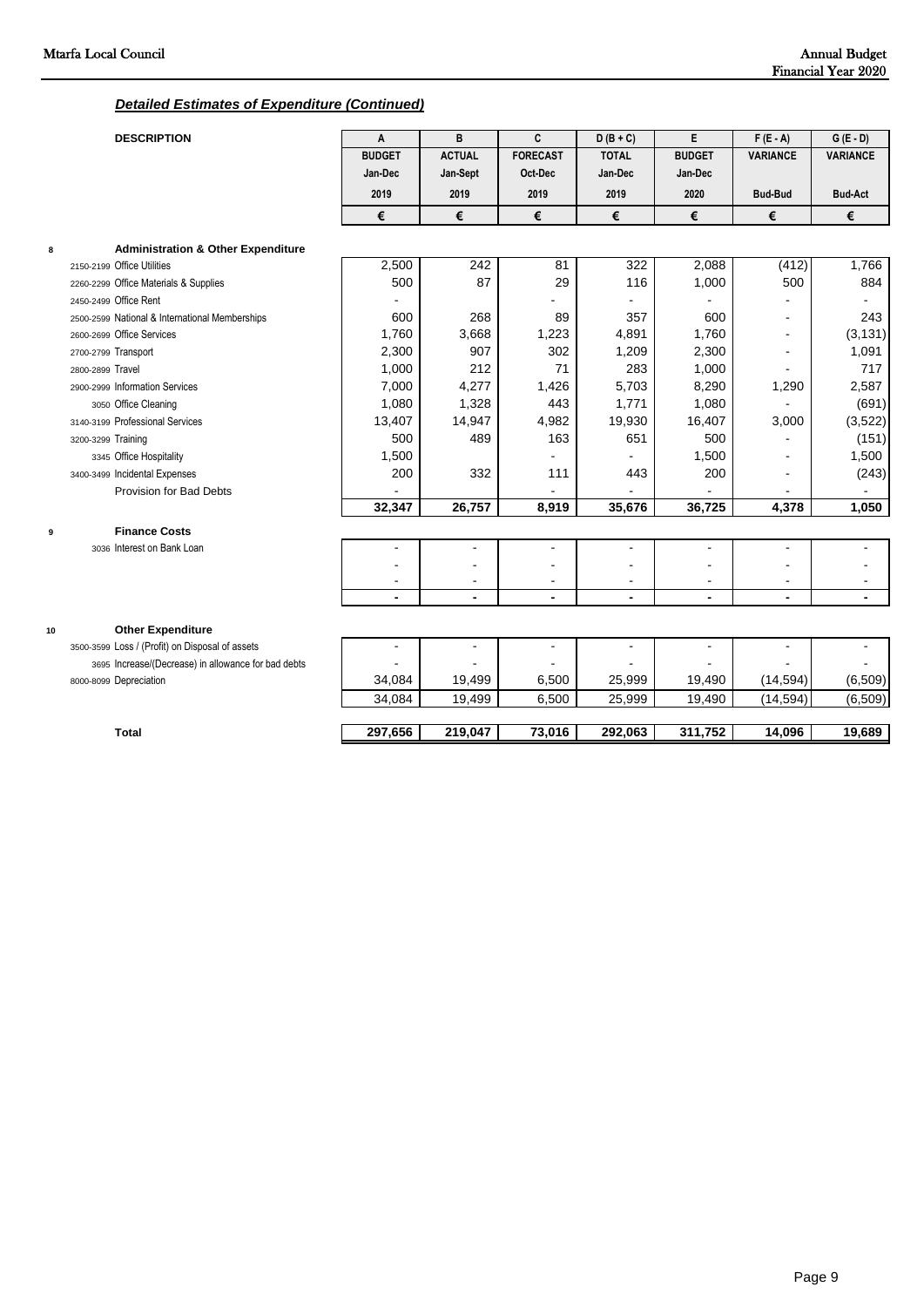#### *Detailed Estimates of Statement Of Affairs*

|    | <b>DESCRIPTION</b>                      | A              | B              | C               | $D(B+C)$       | E                        | $F(E - A)$      | $G(E - D)$               |
|----|-----------------------------------------|----------------|----------------|-----------------|----------------|--------------------------|-----------------|--------------------------|
|    |                                         | <b>BUDGET</b>  | <b>ACTUAL</b>  | <b>FORECAST</b> | <b>TOTAL</b>   | <b>BUDGET</b>            | <b>VARIANCE</b> | <b>VARIANCE</b>          |
|    |                                         | Jan-Dec        | as at          | changes from    | as at          | Jan-Dec                  | <b>Bud-Bud</b>  | <b>Bud-Act</b>           |
|    |                                         |                | 30-Set         | 30 Sep-31 Dec   | 31-Diċ         |                          |                 |                          |
|    |                                         | 2019           | 2019           | 2019            | 2019           | 2020                     |                 |                          |
|    |                                         | €              | €              | €               | €              | €                        | €               | €                        |
| 11 | Inventory                               |                |                |                 |                |                          |                 |                          |
|    | 5201-5249 Stationery                    |                |                | $\blacksquare$  |                |                          | $\blacksquare$  |                          |
|    | 5250-5299 Consumables                   | 4,000          | 4,452          | (452)           | 4,000          | 4,000                    |                 | (0)                      |
|    |                                         |                |                |                 |                |                          |                 |                          |
|    |                                         | 4,000          | 4,452          | (452)           | 4,000          | 4,000                    | $\blacksquare$  | (0)                      |
|    |                                         |                |                |                 |                |                          |                 |                          |
| 12 | <b>Receivables</b>                      |                |                |                 |                |                          |                 |                          |
|    | 0201-0209 Receivables                   | 2,500          | 10,973         | 2,500           | 13,473         | 9,235                    | 6,735           | (4,238)                  |
|    | 0210-0219 LES Receivables               |                |                |                 |                |                          |                 |                          |
|    | 0220-0229 Receivables from EU           |                |                |                 |                |                          |                 |                          |
|    | 0250 Prepayments & Accrued income       | 20,000         | 6,824          | 13,176          | 20,000         | 20,000                   |                 |                          |
|    |                                         |                |                |                 |                |                          |                 |                          |
|    |                                         | 22,500         | 17,797         | 15,676          | 33,473         | 29,235                   | 6,735           | (4, 238)                 |
| 13 | Cash & Equivalents                      |                |                |                 |                |                          |                 |                          |
|    | 5001-5099 Bank & Cash Balances          | 211,730        | 188,405        | 21,595          | 210,000        | 207,490                  | (4, 240)        | (2, 510)                 |
|    |                                         | 211,730        | 188,405        | 21,595          | 210,000        | 207,490                  | (4, 240)        | (2, 510)                 |
| 14 | <b>Payables</b>                         |                |                |                 |                |                          |                 |                          |
|    | 4000 Payables                           | 35,000         | 19,842         | 15,158          | 35,000         | 35,000                   | $\blacksquare$  |                          |
|    | 4100 Accruals                           | 20,000         | 24,237         |                 | 24,237         | 20,000                   | $\blacksquare$  | (4, 237)                 |
|    | 4150 Deffered Income                    | 628            | 643            | (15)            | 628            | 628                      | $\blacksquare$  | (0)                      |
|    | Current portion of Long-Term Borrowings |                |                |                 |                |                          |                 |                          |
|    |                                         |                |                |                 |                |                          |                 |                          |
|    |                                         | 55,628         | 44,723         | 15,143          | 59,866         | 55,628                   | L,              | (4, 238)                 |
| 15 | <b>Non Current Liabilities</b>          |                |                |                 |                |                          |                 |                          |
|    | 4200 Long Term Borrowings               | $\blacksquare$ | $\blacksquare$ | $\blacksquare$  | $\sim$         | $\blacksquare$           | $\blacksquare$  | $\blacksquare$           |
|    | Deferred Income                         |                |                |                 |                | $\overline{\phantom{a}}$ | $\blacksquare$  | $\blacksquare$           |
|    |                                         | $\blacksquare$ | $\blacksquare$ | $\blacksquare$  | $\blacksquare$ | $\blacksquare$           | $\blacksquare$  | $\overline{\phantom{a}}$ |